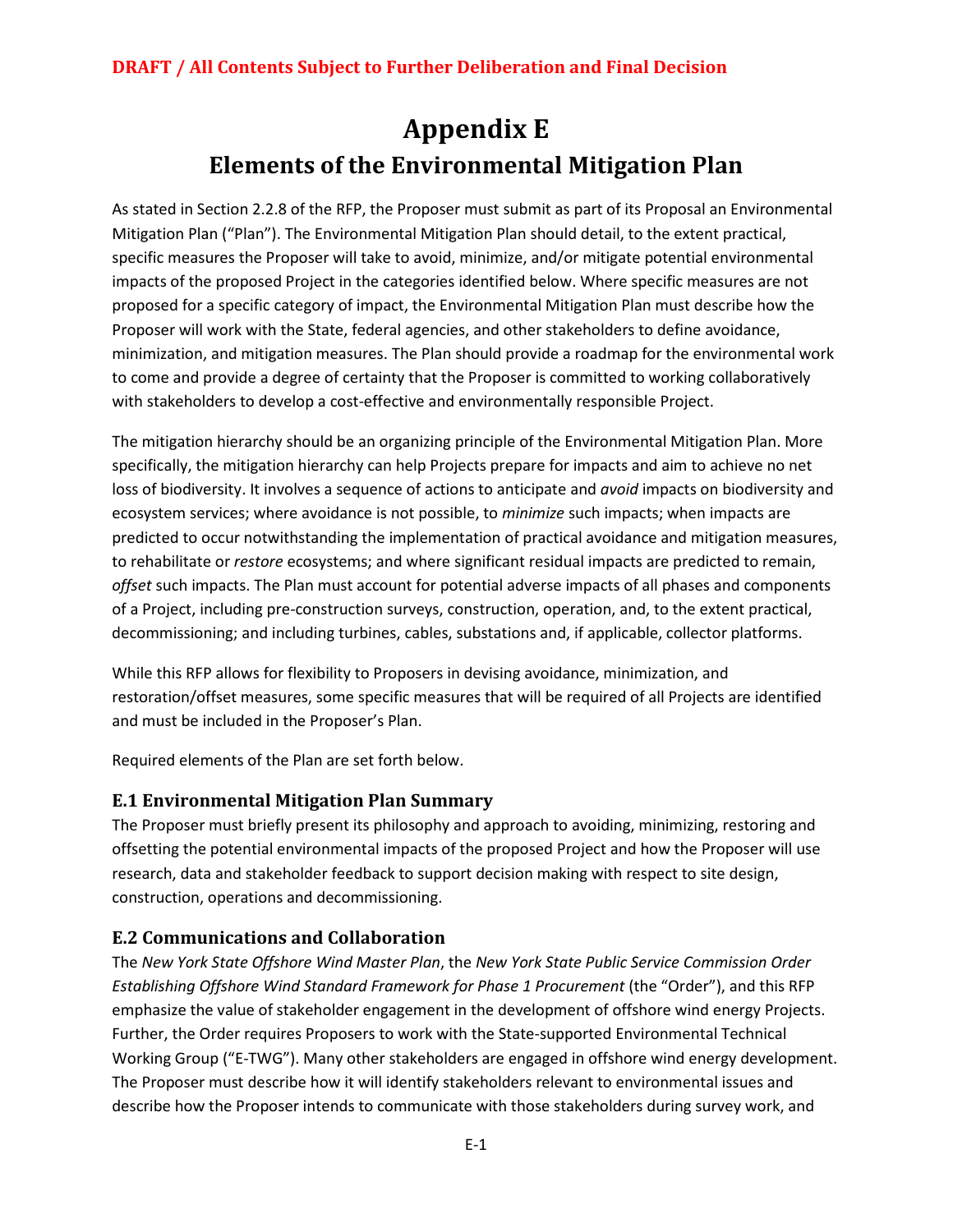design, construction, operation and decommissioning of the Project. This description must account for communications with members of the E-TWG and consultations with New York State agencies during the various Project phases.

## **E.3 Environmental Monitoring and Research Pre-, During- and Post-Construction**

Environmental research and peer-reviewed publication of research findings is key to advancing the scientific knowledge of how offshore wind energy development might affect marine ecosystems and wildlife. Proposers are encouraged to publish their own work in scientific journals and to coordinate with scientists and regulators interested in investigating environmental and wind energy-related scientific questions.

Because offshore wind energy development is in early stages in the US, there is little empirical information as to the effects such development may have on ecological communities specific to the New York Bight. Transparency in new research and peer reviewed publication of results bring higher value, allowing others to build on that work. Thoughtfully planned, designed and implemented pre-, duringand post-construction monitoring and research to understand wildlife responses and potential effects from development is key for adaptive management. Further, multiple regional sites working together and coordinating monitoring and research in a consistent manner would bring additional value to the scientific understanding of how development of offshore wind energy is affecting regional resources.

The Proposer must (to the extent possible at this stage) describe how, for large whales (particularly the North Atlantic right whale), other marine mammals, sea turtles, birds, bats, fish and invertebrates, it plans to conduct scientifically sound, statistically rigorous studies to accomplish the following:

- 1. Establish baseline data on the presence of these types of wildlife within the area of the proposed Project (including areas where Project-related vessels would travel to reach the Project area);
- 2. Assess and quantify (to the extent practical) changes attributable to Project activities; and
- 3. Monitor for impacts on these types of wildlife during each phase of physical work for the Project (site assessment, construction, operation, and decommissioning) to inform mitigation planning for later phases of the Project as well as for future Projects.

In the event that these activities cannot be clearly defined at this stage, the Proposer must describe how it will approach these questions and data gaps.

The Proposer must describe how it plans to make environmental data available in accordance with Section 2.2.5 of the RFP.

## **E.4 Supporting Other Environmental Research**

The selected Proposer will be required to coordinate with independent scientists supported by third parties for the purpose of research and publication in peer reviewed journals. This coordination may include the provision of reasonably requested Project data, and access to the Project area to examine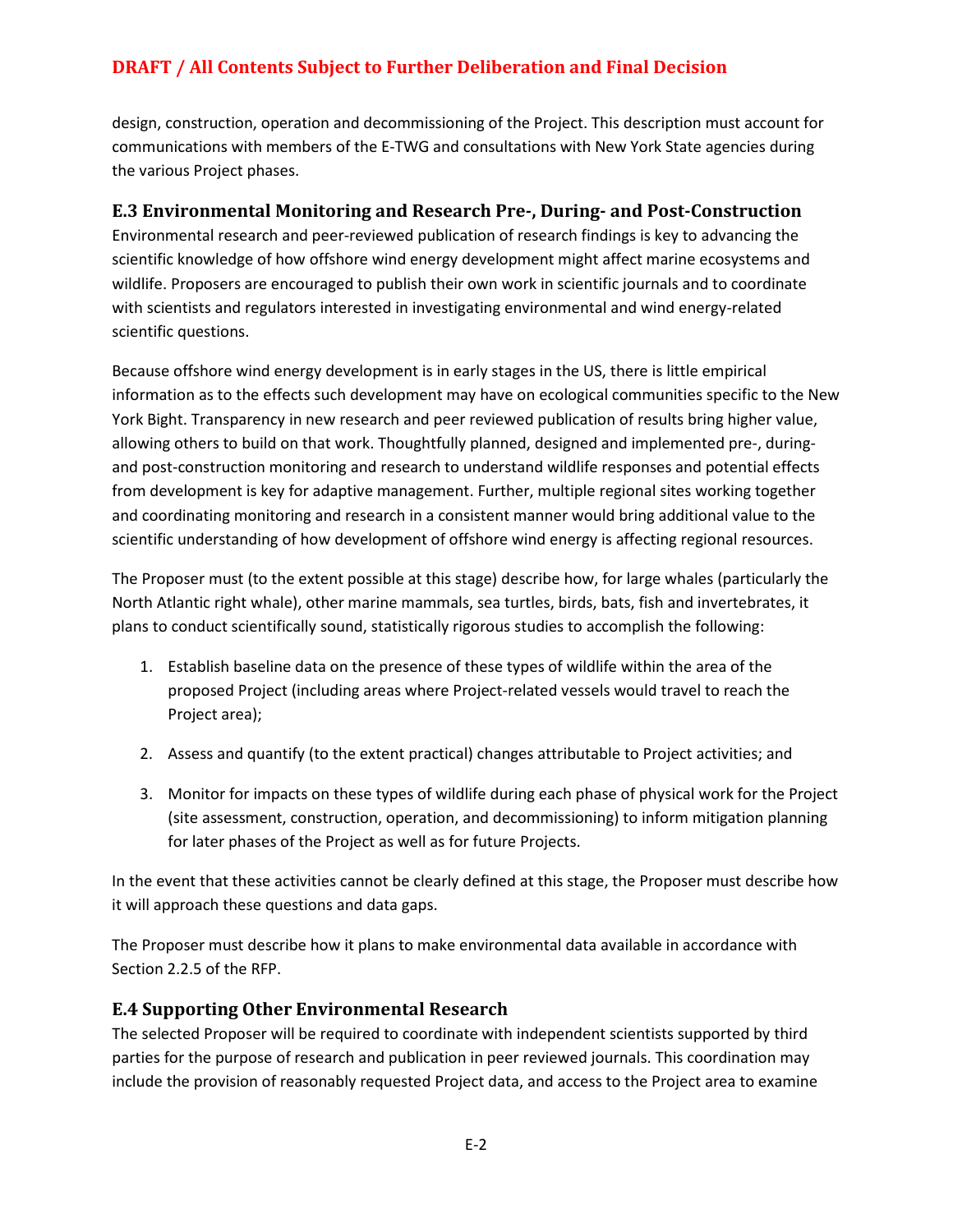environmental sensitivities and/or the impacts of offshore wind energy development on the environment.

The Proposer must describe how such requests will be considered and processed, and any restrictions on data provision or access the Proposer believes may be required to protect trade secrets or maintain site security.

The Proposer may also elect to identify a level of financial commitment that will be appropriated to leverage third-party environmental research funding, including federal or State-supported research, or that the Proposer would be willing to contribute to a general fund for supporting third-party research into relevant ecological communities and the effects of offshore wind energy development. Such financial commitments will be favorably considered.

#### **E.5 Marine Mammals and Sea Turtles**

The development of offshore wind energy poses some concerns about effects on marine mammals and sea turtles, primarily related to the introduction of man-made sounds, changes in ship traffic, and the long-term presence of turbines in the ocean.

Sounds resulting from bottom surveys, ships, and pile driving may risk introducing possible changes in mammal behavior, including effective habitat reduction because of sound avoidance, interruption of life-cycle activities, and injury to hearing. For some marine mammals, low-frequency sounds such as pile driving, if performed in close proximity to an animal, can potentially cause permanent damage to hearing or temporarily make it difficult for the animal to hear predators, prey, and each other.

The Proposer must provide a description of how it will work to understand and minimize the Project's risk to marine mammals and sea turtles, with special attention to highly vulnerable and endangered species such as the North Atlantic right whale. At a minimum this should consist of:

- 1. A basic description of what is known about the proposed site in terms of marine mammal and sea turtle assemblage, temporal and spatial use of the site, and which species the Proposer believes to be of greatest concern and why;
- 2. A description of proposed measures to minimize the impacts of sound on marine mammals and sea turtles during all phases of Project development. This should include, at a minimum:
	- a. Anticipated pre- and post-construction survey techniques to establish an ecological baseline and changes to that baseline within the Project site;
	- b. Minimum size of exclusion zone intended to be monitored during geophysical surveys and construction;
	- c. Planned approaches to understanding marine mammal and sea turtle presence and absence within the development site exclusion zone during site assessment and construction (*e.g*., a combination of visual monitoring by protected species observers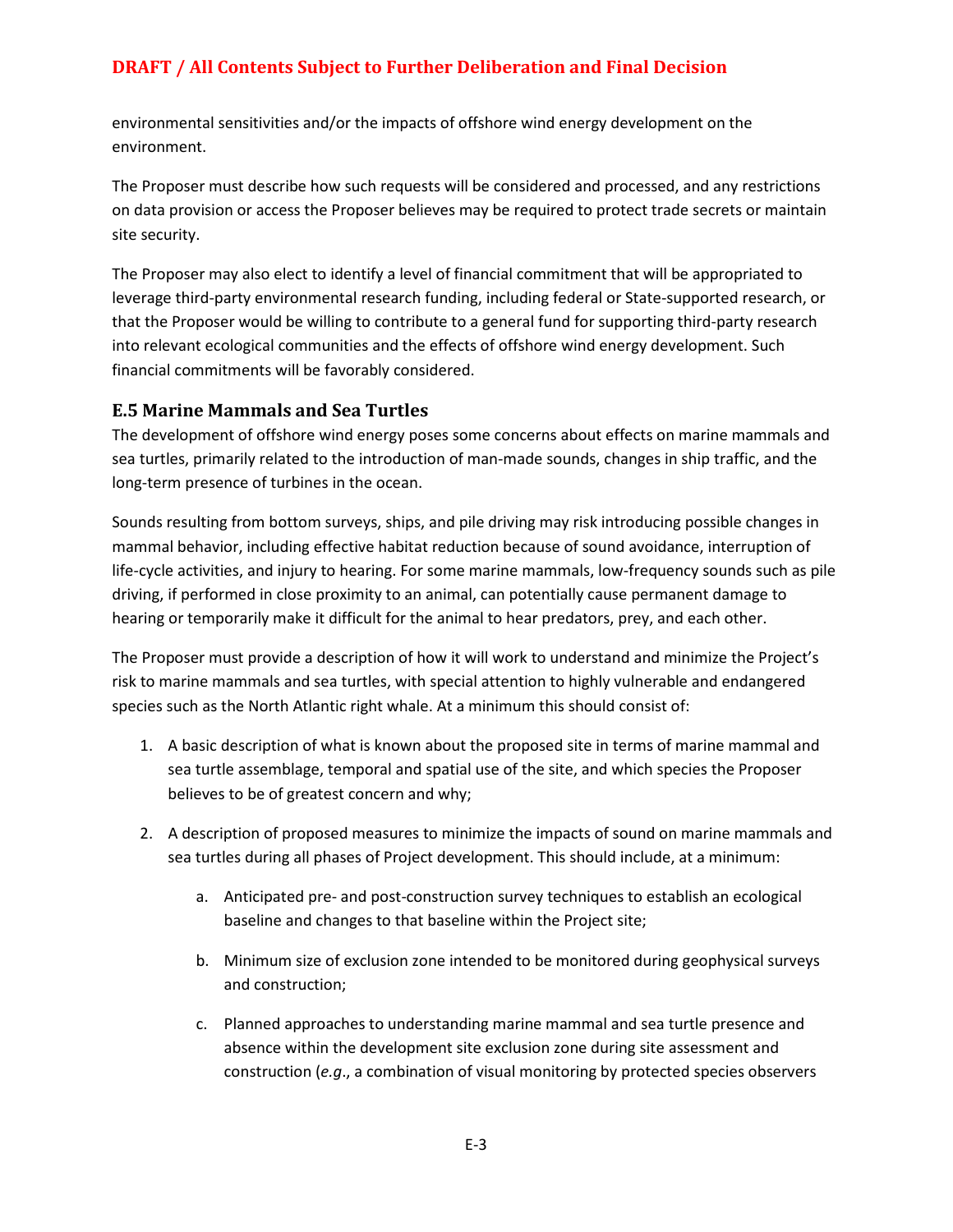and passive acoustic monitoring, the use of night vision and infra-red cameras during nighttime activities, etc.);

- d. Proposed temporal constraints on construction activities and geophysical surveys with noise levels that could cause injury or harassment in marine mammals ( *e.g.*, seasonal restrictions during periods of heightened vulnerability for priority species; commencing activities during daylight hours and good visibility conditions); and
- e. Proposed equipment and technologies the Proposer would use to reduce the amount of sound at the source, if any.
- 3. A description of how the Proposer will seek to minimize the risk of ship strikes through timing, speed restrictions (e.g., stakeholders have suggested speed restrictions of 10 knots during time periods with high densities of species of concern), use of shipping lanes, and conformance to the National Oceanic and Atmospheric Administration guidance to avoid ship collision with whales [\(https://www.fisheries.noaa.gov/national/endangered-species-conservation/reducing-ship](https://www.fisheries.noaa.gov/national/endangered-species-conservation/reducing-ship-strikes-north-atlantic-right-whales)[strikes-north-atlantic-right-whales\)](https://www.fisheries.noaa.gov/national/endangered-species-conservation/reducing-ship-strikes-north-atlantic-right-whales).

# **E.6 Birds and Bats**

Offshore wind energy has the potential to adversely impact birds and bats during siting, construction, and operation. Impacts include direct mortality from collisions with wind turbines and other structures, habitat loss, displacement, and sensory disturbances from sound and light. Since offshore wind is a new industry in the Atlantic and all potential impacts are not known, it is critical that current use by birds and bats is well understood before construction and use and impacts continue to be monitored during and post- construction so that unexpected impacts can be mitigated for.

The Proposer must provide a description of how it will work to understand and minimize the Project's risk to birds and bats. At a minimum this should include:

- 1. A basic description of what is known about the proposed site in terms of bird and bat assemblages, temporal and spatial use of the site by key species, and which species the Proposer believes to be of greatest concern and why;
- 2. The planned approach that the Proposer will use to evaluate risks to birds and bats generally, and those of greatest concern specifically;
- 3. Steps the Proposer will pursue to minimize risk to birds and bats (e.g. lighting); and
- 4. Identification of technological approaches to assess impacts or any Proposals for other research or mitigations relating to birds or bats planned or under consideration at this time.

## **E.7 Fish, Invertebrates and their Habitats**

The principal potential risks of offshore wind energy development to fish, invertebrates and their habitats include possible changes to the seafloor and other habitats, increased sediment levels in the water column, noise and sensory disturbances, and direct harm to fish and invertebrate species from